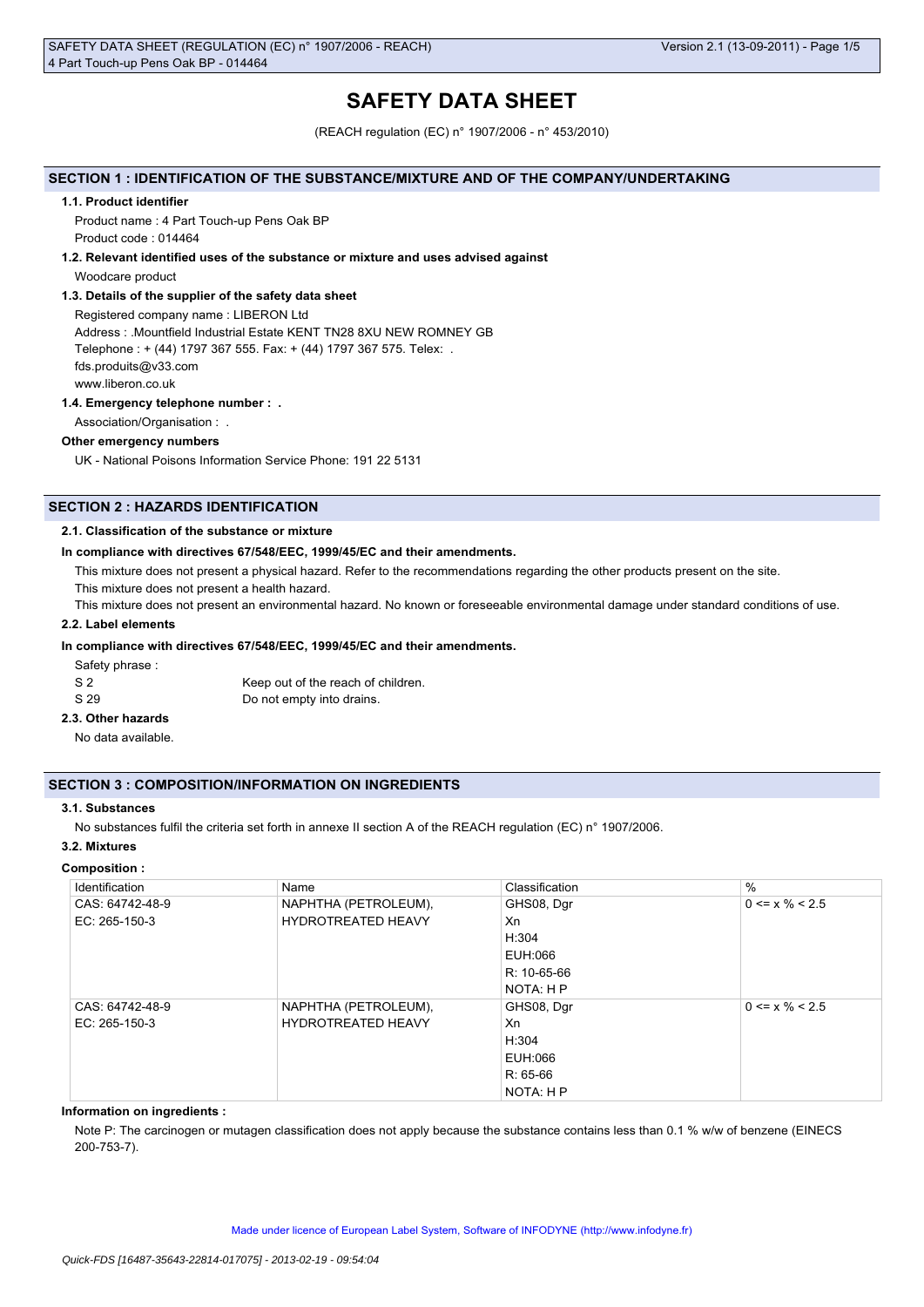# **SECTION 4 : FIRST AID MEASURES**

As a general rule, in case of doubt or if symptoms persist, always call a doctor.

NEVER induce swallowing by an unconscious person.

# **4.1. Description of first aid measures**

## **In the event of splashes or contact with eyes :**

Wash thoroughly with soft, clean water for 15 minutes holding the eyelids open.

# **In the event of swallowing :**

In the event of swallowing, if the quantity is small (no more than one mouthful), rinse the mouth with water and consult a doctor. Seek medical attention, showing the label.

If swallowed accidentally, call a doctor to ascertain whether observation and hospital care will be necessary. Show the label.

### **4.2. Most important symptoms and effects, both acute and delayed**

No data available.

### **4.3. Indication of any immediate medical attention and special treatment needed**

No data available.

# **SECTION 5 : FIREFIGHTING MEASURES**

Non-flammable.

## **5.1. Extinguishing media**

### **Suitable methods of extinction**

- In the event of a fire, use :
- sprayed water or water mist
- foam
- multipurpose ABC powder
- BC powder
- carbon dioxide (CO2)

### **Unsuitable methods of extinction**

- In the event of a fire, do not use :
- water jet

# **5.2. Special hazards arising from the substance or mixture**

A fire will often produce a thick black smoke. Exposure to decomposition products may be hazardous to health.

Do not breathe in smoke.

- In the event of a fire, the following may be formed :
- carbon monoxide (CO)
- carbon dioxide (CO2)

# **5.3. Advice for firefighters**

No data available.

### **SECTION 6 : ACCIDENTAL RELEASE MEASURES**

### **6.1. Personal precautions, protective equipment and emergency procedures**

Consult the safety measures listed under headings 7 and 8.

# **For fire-fighters**

Fire-fighters will be equipped with suitable personal protective equipment (See section 8).

### **6.2. Environmental precautions**

Contain and control the leaks or spills with non-combustible absorbent materials such as sand, earth, vermiculite, diatomaceous earth in drums for waste disposal.

# Prevent any material from entering drains or waterways.

**6.3. Methods and material for containment and cleaning up**

No data available.

### **6.4. Reference to other sections**

No data available.

# **SECTION 7 : HANDLING AND STORAGE**

Requirements relating to storage premises apply to all facilities where the mixture is handled.

# **7.1. Precautions for safe handling**

Always wash hands after handling.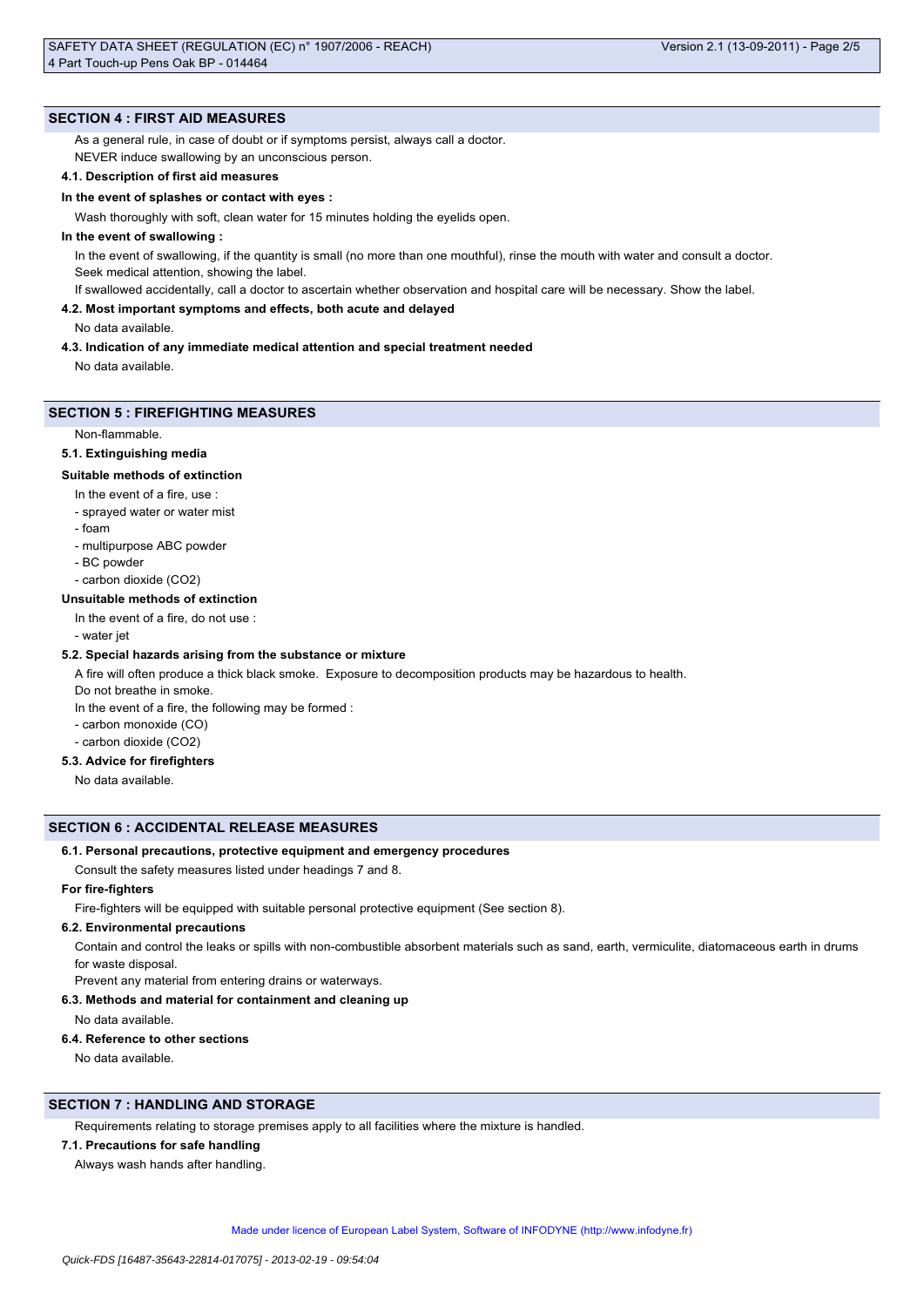# **Fire prevention :**

Handle in well-ventilated areas.

Prevent access by unauthorised personnel.

### **Recommended equipment and procedures :**

For personal protection, see section 8.

Observe precautions stated on label and also industrial safety regulations.

Packages which have been opened must be reclosed carefully and stored in an upright position.

# **Prohibited equipment and procedures :**

No smoking, eating or drinking in areas where the mixture is used.

### **7.2. Conditions for safe storage, including any incompatibilities**

No data available.

**Storage**

Keep out of reach of children.

# **Packaging**

Always keep in packaging made of an identical material to the original.

#### **7.3. Specific end use(s)**

No data available.

# **SECTION 8 : EXPOSURE CONTROLS/PERSONAL PROTECTION**

#### **8.1. Control parameters**

No data available.

# **8.2. Exposure controls**

### **Personal protection measures, such as personal protective equipment**

Use personal protective equipment that is clean and has been properly maintained.

Store personal protective equipment in a clean place, away from the work area.

Never eat, drink or smoke during use. Remove and wash contaminated clothing before re-using. Ensure that there is adequate ventilation, especially in confined areas.

# **- Eye / face protection**

Avoid contact with eyes.

Before handling powders or dust emission, wear mask goggles in accordance with standard EN166.

# **- Hand protection**

Wear suitable protective gloves in the event of prolonged or repeated skin contact.

- Type of gloves recommended :
- Nitrile rubber (butadiene-acrylonitrile copolymer rubber (NBR))
- PVA (Polyvinyl alcohol)

# **- Body protection**

Work clothing worn by personnel shall be laundered regularly.

After contact with the product, all parts of the body that have been soiled must be washed.

# **SECTION 9 : PHYSICAL AND CHEMICAL PROPERTIES**

### **9.1. Information on basic physical and chemical properties**

### **General information :**

| Physical state:                                        | paste.        |  |
|--------------------------------------------------------|---------------|--|
| Important health, safety and environmental information |               |  |
| $pH$ :                                                 | Not relevant. |  |
| Flash point interval:                                  | not relevant. |  |
| Vapour pressure :                                      | not relevant. |  |
| Density:                                               | $1 - 1.1$     |  |
| Water solubility:                                      | Insoluble.    |  |

#### **9.2. Other information**

No data available.

# **SECTION 10 : STABILITY AND REACTIVITY**

- **10.1. Reactivity**
- No data available.
- **10.2. Chemical stability**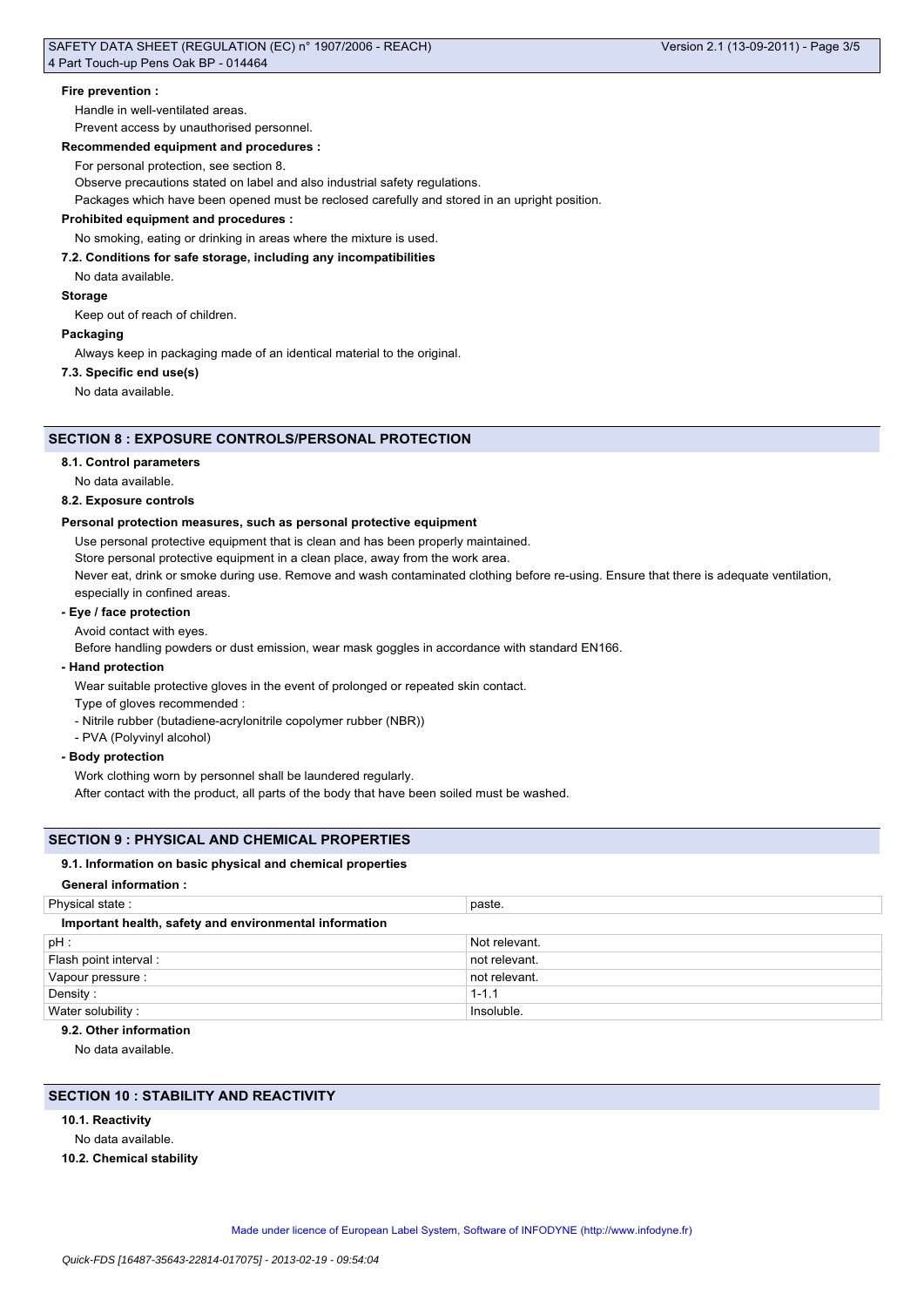This mixture is stable under the recommended handling and storage conditions in section 7.

### **10.3. Possibility of hazardous reactions**

When exposed to high temperatures, the mixture can release hazardous decomposition products, such as carbon monoxide and dioxide, fumes and nitrogen oxide.

## **10.4. Conditions to avoid**

- Avoid :
- heating
- heat

### **10.5. Incompatible materials**

Keep away from :

- combustible material

# **10.6. Hazardous decomposition products**

The thermal decomposition may release/form :

- carbon monoxide (CO)
- carbon dioxide (CO2)

### **SECTION 11 : TOXICOLOGICAL INFORMATION**

### **11.1. Information on toxicological effects**

Exposure to vapours from solvents in the mixture in excess of the stated occupational exposure limit may result in adverse health effects such as mucous membrane and respiratory system irritation and adverse effects on kidney, liver and central nervous system.

Symptoms produced will include headaches, numbness, dizziness, fatigue, muscular asthenia and, in extreme cases, loss of consciousness. Repeated or prolonged contact with the mixture may cause removal of natural oil from the skin resulting in non-allergic contact dermatitis and absorption through the skin.

Splashes in the eyes may cause irritation and reversible damage

# **11.1.1. Substances**

No toxicological data available for the substances.

#### **11.1.2. Mixture**

No toxicological data available for the mixture.

# **SECTION 12 : ECOLOGICAL INFORMATION**

# **12.1. Toxicity**

## **12.1.1. Substances**

No aquatic toxicity data available for the substances.

# **12.1.2. Mixtures**

No aquatic toxicity data available for the mixture.

#### **12.2. Persistence and degradability**

No data available.

### **12.3. Bioaccumulative potential**

No data available.

**12.4. Mobility in soil**

No data available.

# **12.5. Results of PBT and vPvB assessment**

No data available.

#### **12.6. Other adverse effects**

No data available.

# **SECTION 13 : DISPOSAL CONSIDERATIONS**

Proper waste management of the mixture and/or its container must be determined in accordance with Directive 2008/98/EC.

## **13.1. Waste treatment methods**

Do not pour into drains or waterways.

# **Waste :**

Waste management is carried out without endangering human health, without harming the environment and, in particular without risk to water, air, soil, plants or animals.

Recycle or dispose of waste in compliance with current legislation, preferably via a certified collector or company.

Do not contaminate the ground or water with waste, do not dispose of waste into the environment.

# **Soiled packaging :**